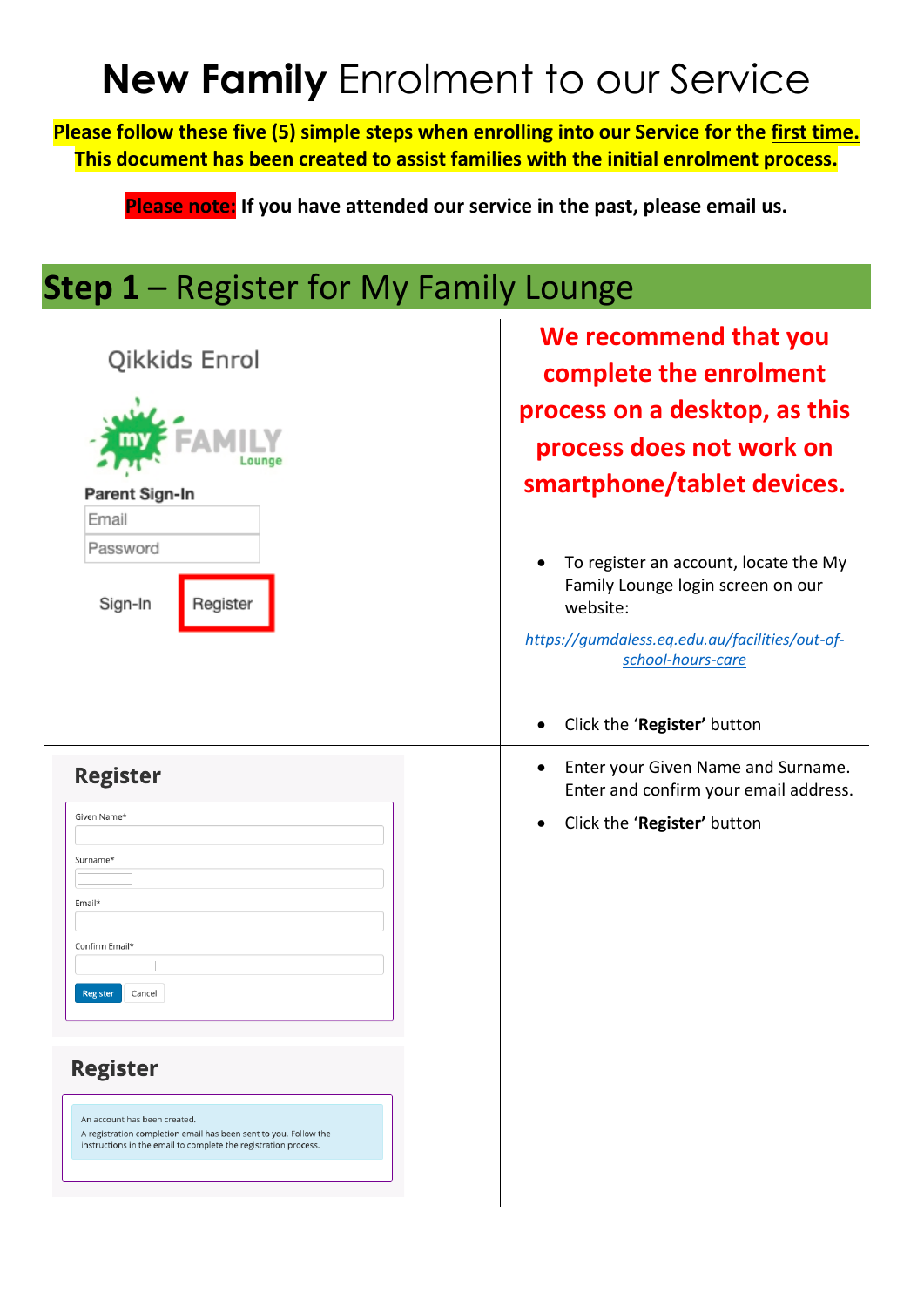| Complete Registration<br>Hi<br>You have been registered to use the My Family Lounge service.<br>My Family Lounge is Australia's leading service subscribed to by child care services around<br>Australia used to provide online child portfolios and enrolment management in a secure<br>environment.<br>To complete the registration process, click on the button below to set a password and to start<br>using My Family Lounge:<br><b>Complete Registration</b> | You will receive a Complete<br>Registration email. Click on the blue<br><b>Complete Registration button.</b>                                                       |
|--------------------------------------------------------------------------------------------------------------------------------------------------------------------------------------------------------------------------------------------------------------------------------------------------------------------------------------------------------------------------------------------------------------------------------------------------------------------|--------------------------------------------------------------------------------------------------------------------------------------------------------------------|
| <b>Complete Registration</b><br>Password*<br>C0mplex!<br>At least eight characters long, including an appropriate mix of upper- and lower-<br>case letters, numbers and symbols.<br>Confirm Password*<br>C0mplex!<br>Terms and Conditions<br>$\Box$ I understand that my use of this service is governed by the Terms and<br>Conditions.<br><b>Complete Registration</b>                                                                                           | To complete the registration process,<br>create and confirm a password.<br>Accept the Terms and Conditions<br>when ready, then press Complete<br>Registration.     |
| <b>Complete Registration</b><br>Your registration has been completed.<br>Click the following button to sign in:<br>Sign In<br>If your service is taking advantage of My Family Lounge, visit either the App<br>Store or Google Play and search for My Family Lounge and download.<br>Download on the<br><b>GET IT ON</b><br><b>App Store</b><br>Google play                                                                                                        | You have now completed your<br>registration. Click on the Click Here<br>option to log into your newly created<br>account using your email address and<br>password. |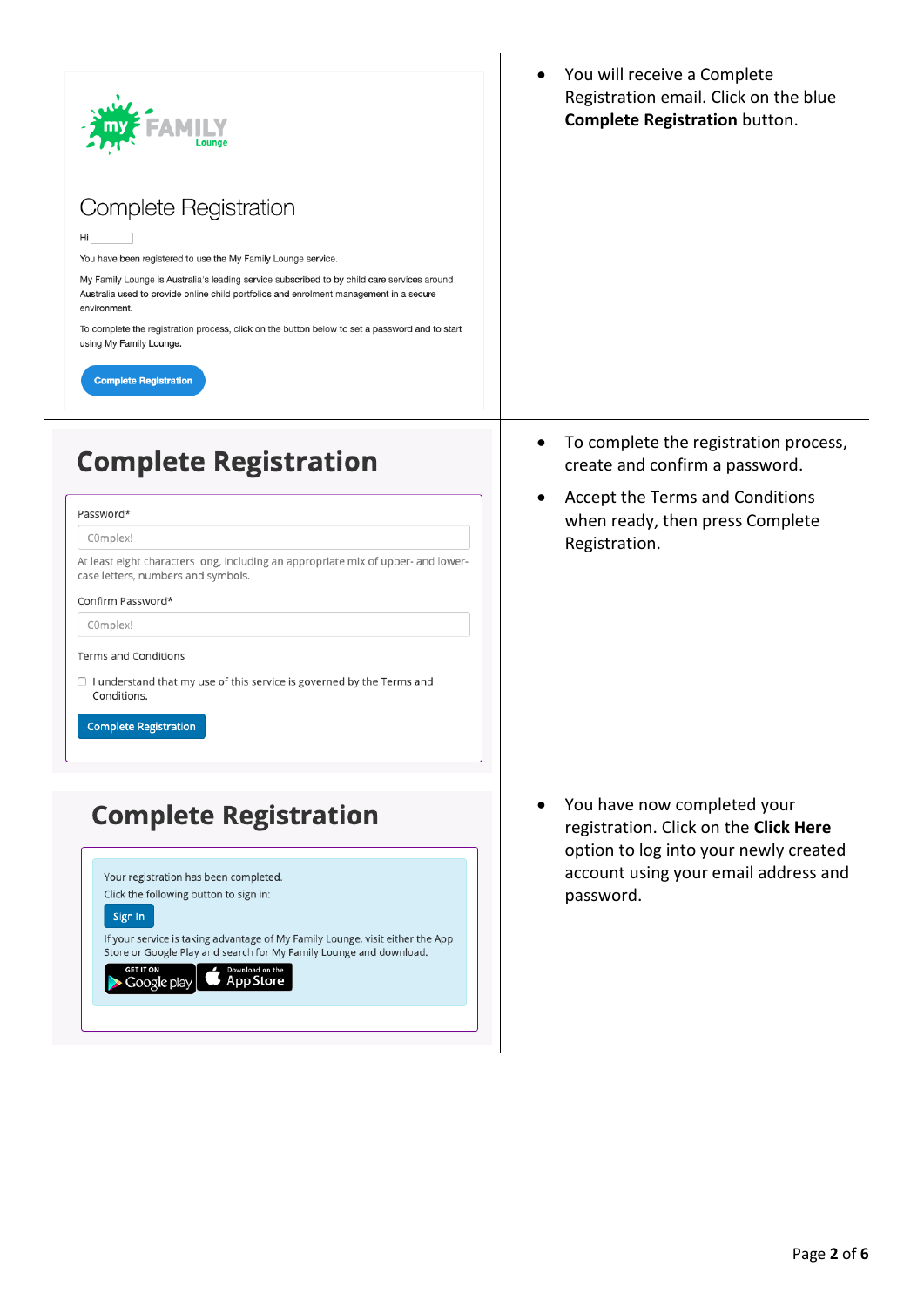## **Step 2** – Entering your Details

|    |                                                                                                                                                          | Step 2. EDIT CONTACT                             |                            |             |                        |               |
|----|----------------------------------------------------------------------------------------------------------------------------------------------------------|--------------------------------------------------|----------------------------|-------------|------------------------|---------------|
|    | Special<br>Contact                                                                                                                                       | <b>Primary Contact</b><br>A.                     | Relation <sup>*</sup>      | Select      | $\triangleq$           |               |
|    | First Name <sup>4</sup>                                                                                                                                  |                                                  | Last Name <sup>1</sup>     |             |                        |               |
| ïО | Email <sup>*</sup>                                                                                                                                       |                                                  |                            |             |                        |               |
| K  | Confirm<br>Email $\star$                                                                                                                                 |                                                  |                            |             |                        |               |
|    |                                                                                                                                                          | You must provide at least 1 contact phone number |                            |             |                        |               |
|    | Mobile No.                                                                                                                                               |                                                  | Home No.                   |             |                        |               |
|    | Work No.                                                                                                                                                 |                                                  | Building                   |             |                        |               |
|    | Street<br>Address <sup>*</sup>                                                                                                                           |                                                  | Suburb <sup>*</sup>        |             |                        |               |
|    | State <sup>*</sup>                                                                                                                                       |                                                  | Postcode <sup>4</sup>      |             |                        |               |
| B  | Do you have a Customer Reference Number (CRN) issued by the Government<br>$\nabla$<br>Yes<br>relating to you being registered for child care benefits? * |                                                  |                            |             |                        |               |
|    |                                                                                                                                                          | Would you like a user set up for this contact?   |                            | $\circ$ Yes | No                     |               |
|    |                                                                                                                                                          |                                                  |                            |             |                        |               |
|    |                                                                                                                                                          |                                                  | <b>ADD ANOTHER CONTACT</b> |             | <b>SAVE &amp; NEXT</b> | <b>CANCEL</b> |

- Complete your details by entering your relationship to the child, at least one (1) phone number and address details
- Select '**Yes**' to create a user account
- Click '**Save and Next**' or '**Add Another Contact**'

**Note: Both parents (if known) must be included on the enrolment form.**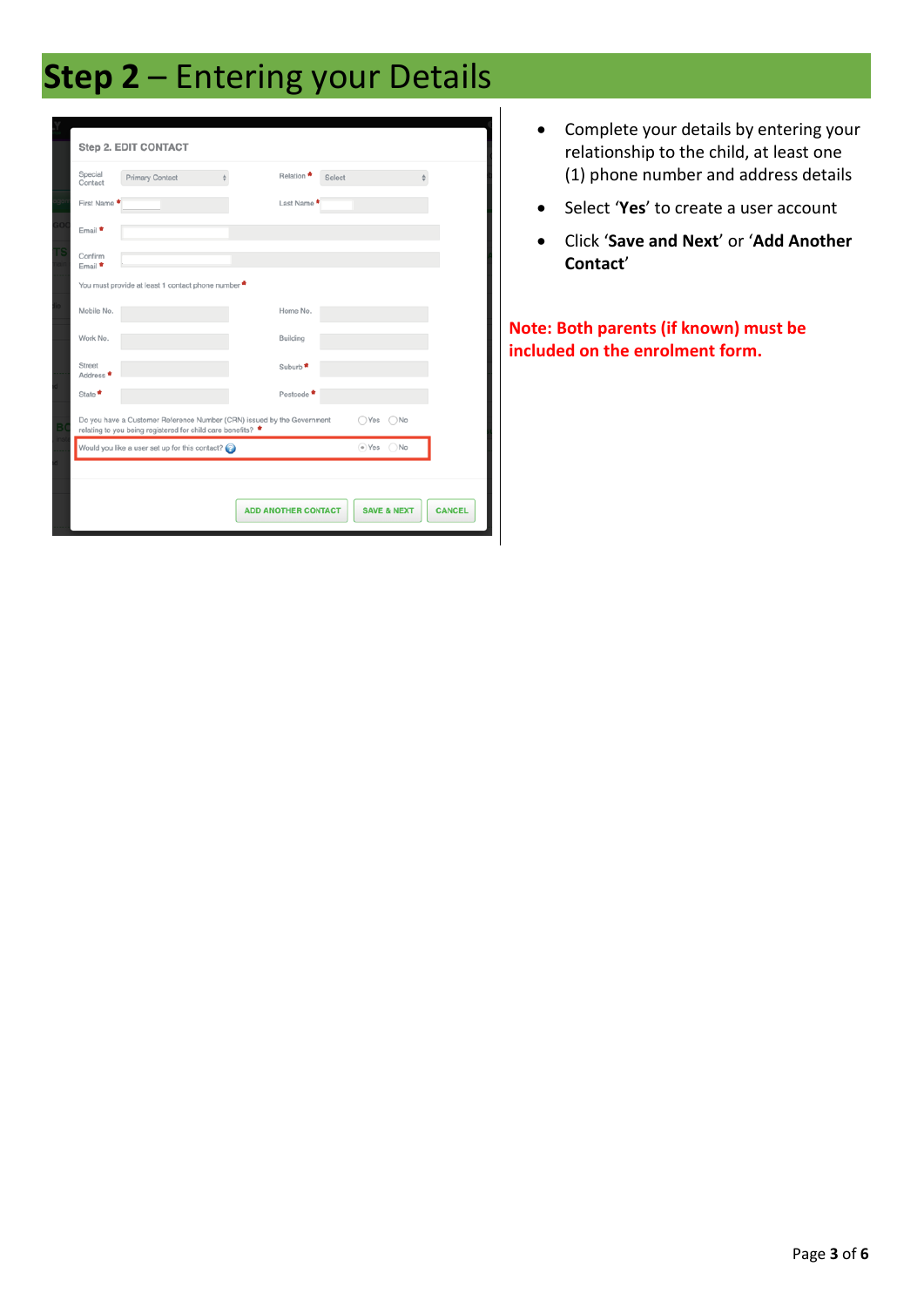## **Step 3** – Add Child Details

| <b>ADD CHILD DETAILS</b><br>Please provide us with the child's details.<br>$\Box$ Tick the box if the child is unborn<br>Last Name<br>First Name<br>DOB<br>Select<br>Gender<br>Do you have a Customer Reference Number (CRN) issued by the Government relating to<br>○ Yes ○ No<br>you being registered for child care benefits for this child? *<br>Does your child have any special considerations we need to take into account for their<br>○ Yes ○ No<br>enrolment?<br>Does your child have a diagnosed disability? *<br>○ Yes ○ No<br><b>ADD PRIORITY OF ACCESS</b><br>Additional Information<br>Please provide any information you feel the service should know about the child. eg, allergies,<br>languages, additional needs etc.<br><b>Authorisations</b><br>Contact Name<br>Collection<br>Emergency<br>Excursion<br>Medical<br>8<br>o.<br>0<br>o<br>CANCEL<br><b>SAVE</b> | Complete the Child Details section<br>If you wish to advise the centre of<br>something not included in this form,<br>enter this in the Additional<br>Information box<br>Click 'Save' button<br>$\bullet$ |
|-------------------------------------------------------------------------------------------------------------------------------------------------------------------------------------------------------------------------------------------------------------------------------------------------------------------------------------------------------------------------------------------------------------------------------------------------------------------------------------------------------------------------------------------------------------------------------------------------------------------------------------------------------------------------------------------------------------------------------------------------------------------------------------------------------------------------------------------------------------------------------------|----------------------------------------------------------------------------------------------------------------------------------------------------------------------------------------------------------|
| <b>CHILD</b>                                                                                                                                                                                                                                                                                                                                                                                                                                                                                                                                                                                                                                                                                                                                                                                                                                                                        | <b>Adding Additional Children:</b>                                                                                                                                                                       |
| <b>Add Child</b>                                                                                                                                                                                                                                                                                                                                                                                                                                                                                                                                                                                                                                                                                                                                                                                                                                                                    | Select the 'Add Child' button to add                                                                                                                                                                     |
| No records found                                                                                                                                                                                                                                                                                                                                                                                                                                                                                                                                                                                                                                                                                                                                                                                                                                                                    | each child in the family to the account                                                                                                                                                                  |
| Please select one of the following 3 options to move forward:                                                                                                                                                                                                                                                                                                                                                                                                                                                                                                                                                                                                                                                                                                                                                                                                                       | Select 'Register Account with No                                                                                                                                                                         |
| I would like to place my child/ren on the waiting list.                                                                                                                                                                                                                                                                                                                                                                                                                                                                                                                                                                                                                                                                                                                                                                                                                             | $\bullet$                                                                                                                                                                                                |
| <b>CREATE WAITLIST APPLICATION</b>                                                                                                                                                                                                                                                                                                                                                                                                                                                                                                                                                                                                                                                                                                                                                                                                                                                  | Waitlist' when prompted                                                                                                                                                                                  |
| I only want to register for casual booking at this time.                                                                                                                                                                                                                                                                                                                                                                                                                                                                                                                                                                                                                                                                                                                                                                                                                            | DO NOT submit a new waitlist                                                                                                                                                                             |
| REGISTER ACCOUNT WITH NO WAITLIST                                                                                                                                                                                                                                                                                                                                                                                                                                                                                                                                                                                                                                                                                                                                                                                                                                                   | application $-$ we do not utilise this                                                                                                                                                                   |
| I would like to finish registration without saving information                                                                                                                                                                                                                                                                                                                                                                                                                                                                                                                                                                                                                                                                                                                                                                                                                      | section at this point in time. We have a                                                                                                                                                                 |
| <b>CANCEL</b>                                                                                                                                                                                                                                                                                                                                                                                                                                                                                                                                                                                                                                                                                                                                                                                                                                                                       | hard copy form which you will be                                                                                                                                                                         |
| which I just entered.                                                                                                                                                                                                                                                                                                                                                                                                                                                                                                                                                                                                                                                                                                                                                                                                                                                               | provided.                                                                                                                                                                                                |
|                                                                                                                                                                                                                                                                                                                                                                                                                                                                                                                                                                                                                                                                                                                                                                                                                                                                                     |                                                                                                                                                                                                          |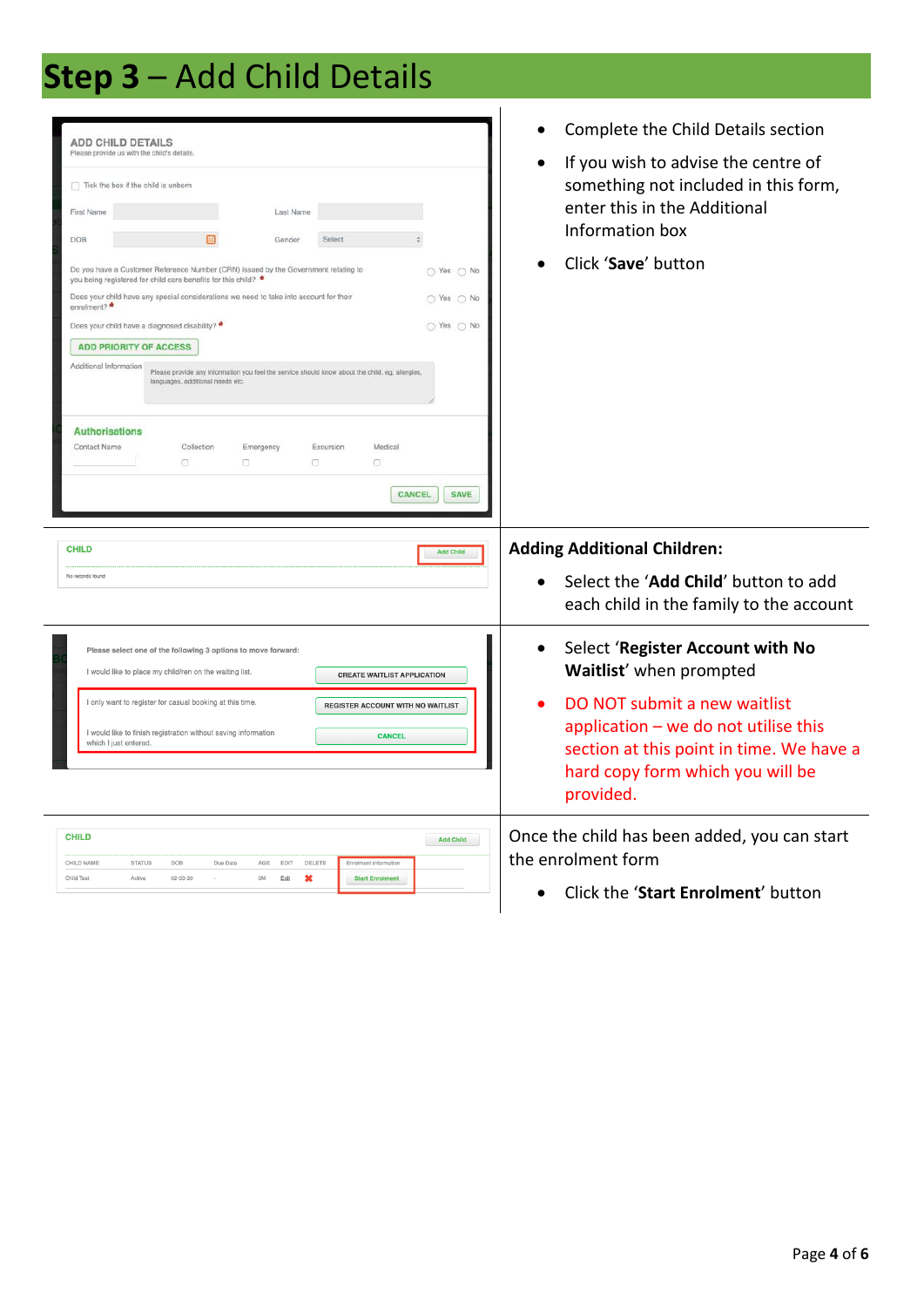#### **Step 4** – Completing the Enrolment Form

**Can't finish the enrolment in one session?** Remember to Click '**Save & Close**', to save your entered data, so you can come back and complete the enrolment form at a more convenient time.

| <b>Main Contacts</b>           |                                                                       |                                                   | <b>Main Contacts:</b>                                                                    |  |  |
|--------------------------------|-----------------------------------------------------------------------|---------------------------------------------------|------------------------------------------------------------------------------------------|--|--|
| Primary Parent/Guardian        |                                                                       | Secondary Parent/Guardian                         | Both parents (if known) must be listed on the                                            |  |  |
|                                | person's details are<br>(This<br>used to claim government<br>subsidy) | Given Name                                        | enrolment form. Different authorisations can                                             |  |  |
| Guardians                      | Switch Primary and Secondary                                          | Last Name                                         | be granted for each contact.                                                             |  |  |
| Given Name                     | Rebekah                                                               | Relation to child<br>Select<br>₹<br>Email address | Primary Parent/Guardian: the parent<br>٠                                                 |  |  |
| Last Name                      | Goodie                                                                | You must provide at least 1 contact phone number  | that claims Child Care Subsidy,                                                          |  |  |
| Relation to child <sup>*</sup> | Mother                                                                | Mobile number                                     | receives fee statements and all general                                                  |  |  |
|                                |                                                                       |                                                   | communication                                                                            |  |  |
|                                |                                                                       |                                                   | Secondary Parent/Guardian: this<br>$\bullet$<br>parent can also access the app if a user |  |  |

#### **Additional Contacts**

**Add Contact** 

is set up

Please enter at least 1 additional contact for this child's enrolment. This may include emergency contac available to be contacted or authorised nominees who may drop off or pick up this child.

• We require at least one other person that can be contacted in an emergency that is not the parents/guardians.